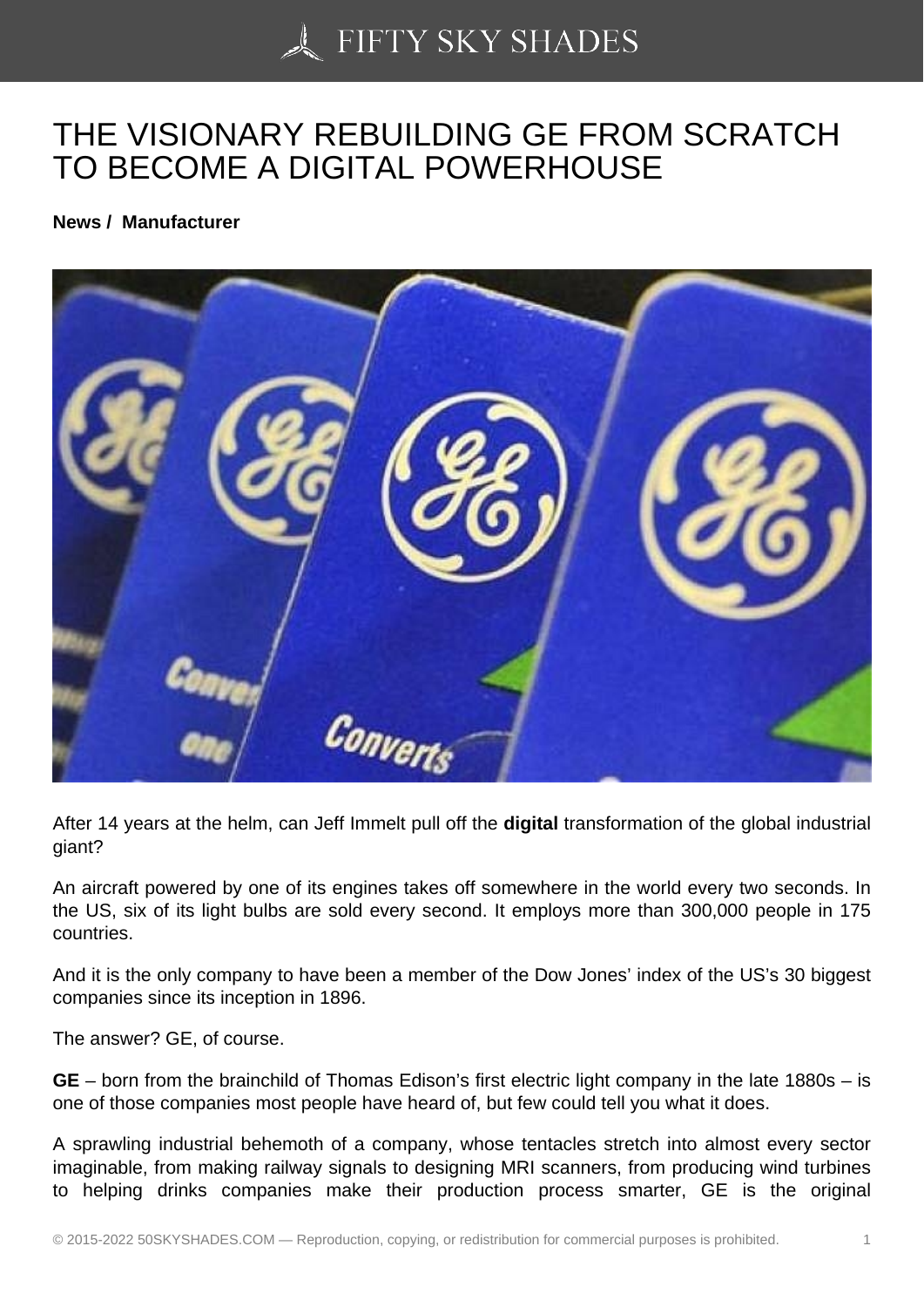## conglomerate.

So why then was Jeff Immelt, GE's chairman and chief executive, standing on a stage in San Francisco early last week, telling an auditorium of digital natives that GE is on track to become a top 10 software company?



Jeffrey Immelt, chairman and chief executive officer of General Electric Co

The answer lies in the way that 59-year-old Immelt has been working to transform GE since taking the helm at the Connecticut-based company in 2001, a transformation which has been spurred by the financial crisis and his attempts to diversify GE yet further.

The digital project began five years ago, he recalls during a whistle-stop half-day visit to London a few days before the "Minds and Machines" event in the Californian city last week.

"I didn't go to bed one night and wake up and say 'we want to be Oracle,'" he laughs. "It's happened over the last five years, so it hasn't been sudden."

The thinking, he explains, is that as the industrial world and the digital world increasingly collide, so GE should be at the centre.

"We're believers that you're going to get this intersection between the physical world and the digital world, it's going to happen in the industrial space, and we want to be the leader in that. There are 100 sensors in a jet engine, there's 500 sensors in a locomotive, pulling in an incredible amount of data.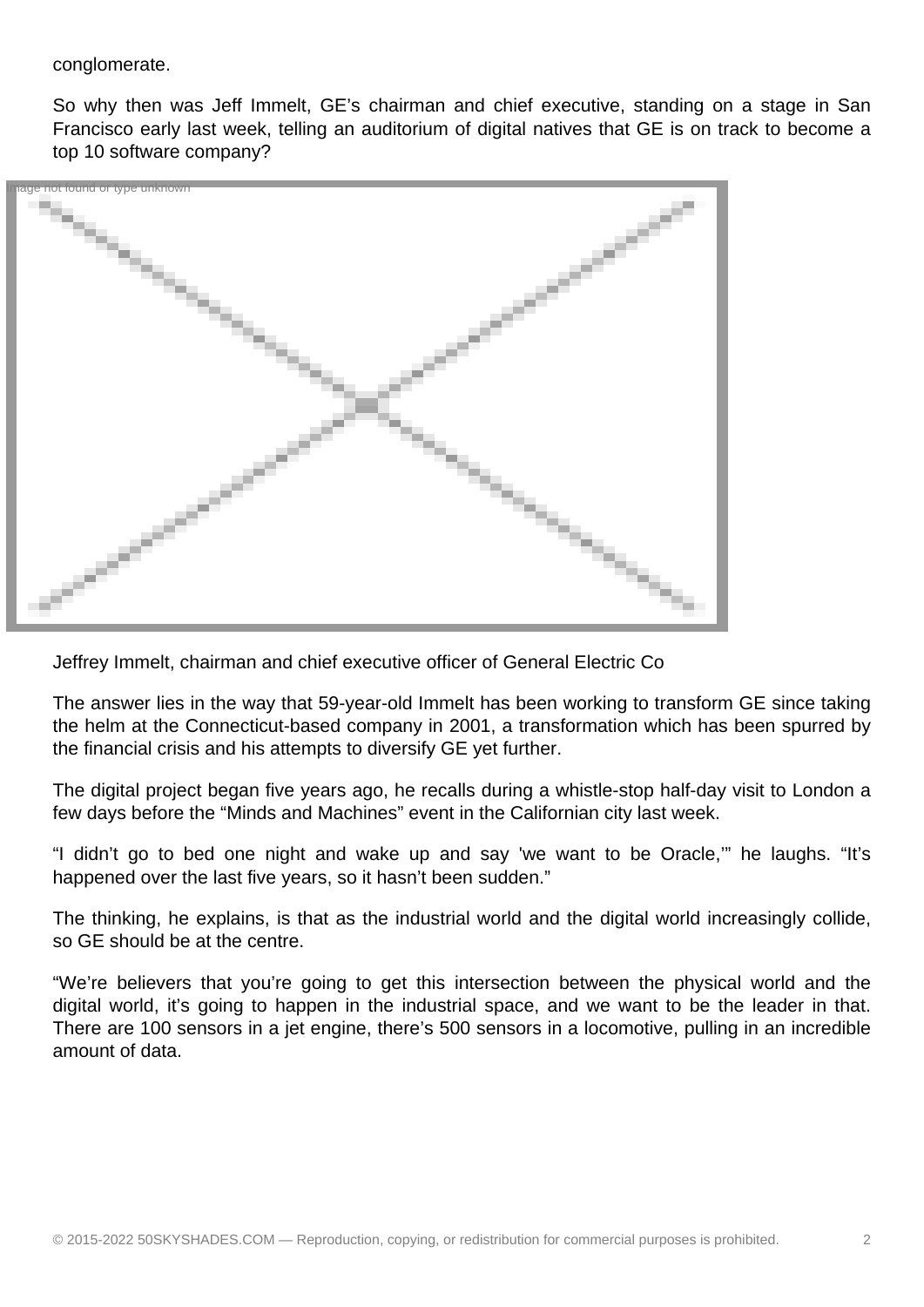

The brainchild of Thomas Edison, the carbon filament lamp dramatically increased the duration of electric light available in the home.

"To be a successful industrial company, you're going to have to be good at software and analytics. So we put our stake in the ground and invested massively to build our own capability."

And build it has. Immelt, whose father used to run GE's Aviation division, used last week's conference to unveil plans to launch an app store by the end of the year. Not the sort of app store that Apple runs, but one which will distribute apps to help manufacturers and companies to understand the machines they use.

We'll be part of an eco-system that contains our customers and maybe even our competitors as we go forward

Jeff Immelt

At launch, Immelt is hoping to have 5,000 apps available, but is targeting 50,000 in the medium term.

Those apps will include a new technology to reduce unplanned downtime in machines by between 10 and 20pc, and a firewall technology for gas, steam and wind turbines.

"It will mean we're completely connected to our customers. We'll be much faster in terms of our culture and it will mean that we're not self-contained, as we'll be part of an eco-system that contains our customers and maybe even our competitors as we go forward."

Rather than build its digital skills via major acquisitions – as many large companies have tended to do – Immelt insisted it should be largely built from the ground up.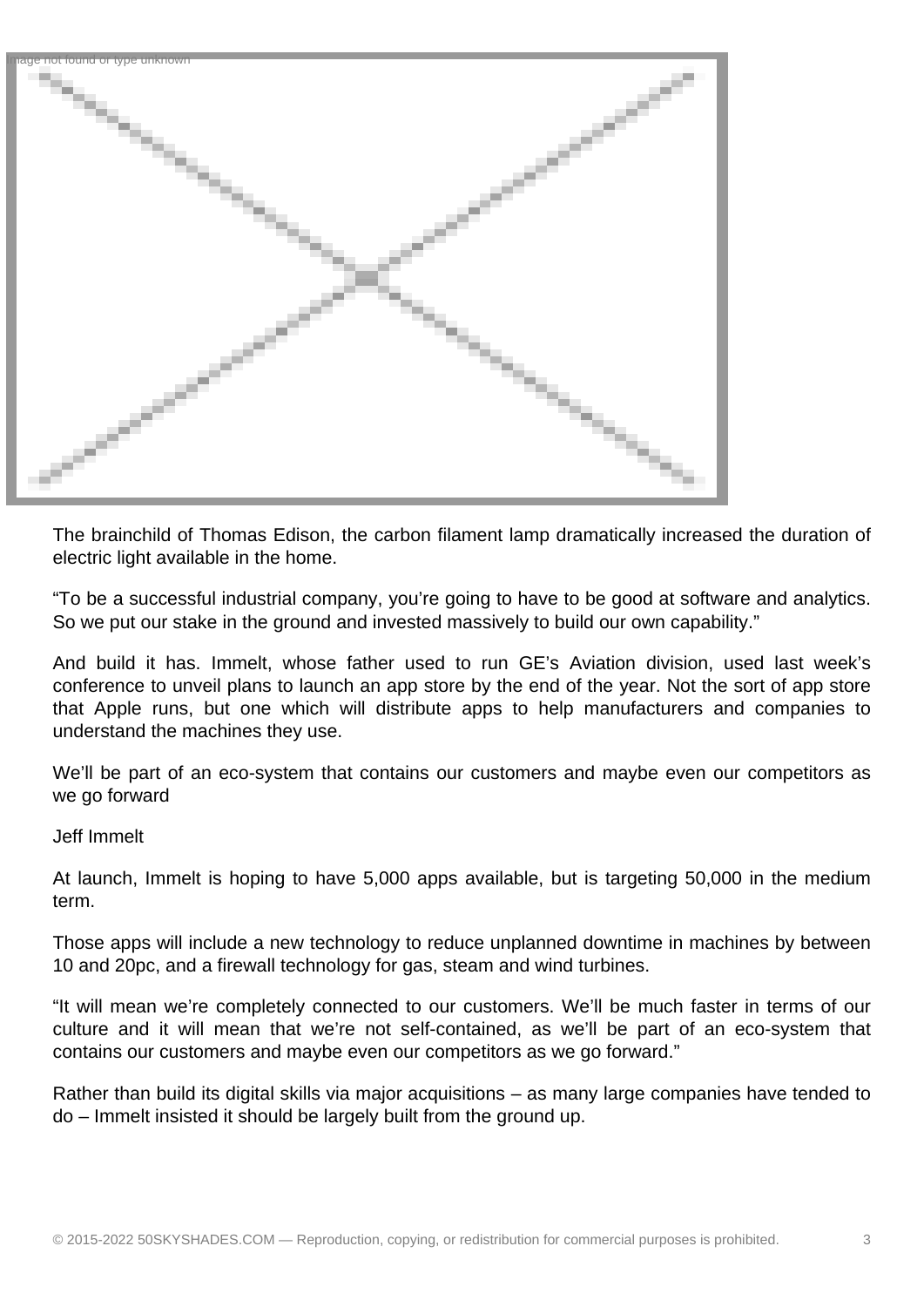GE employs 15,000 software engineers – just 5,000 shy of the number employed by Google – and this is a figure Immelt is keen to see rise.

He knows he has put GE in competition for talent with the mainstream technology giants and the plethora of start-ups for software engineers which are also looking for talented developers. But Immelt says this isn't as big a problem as it might seem.

"We can always do well hiring mechanical engineers for a jet engine. But in the space of analytics, it's a war for talent, and talent won," he smiles.

"You've got to be working on science and technology that they [the engineers] want to be part of. In California we're actually getting people from great hi-tech companies like Google and Facebook who are intrigued by what can be done in healthcare, as one example. We can recruit by doing neat things," he says.

Culturally, this has meant changes. Given it is a company with 123 years of history, GE is known in the business world for its management layers, and Immelt's predecessor Jack Welch famously brought in the Six Sigma management process to cut errors and deliver near-perfection in its products.

The US wasn't big enough for a company the size of ours

Jeff Immelt

However, Immelt says the digital revolution is changing the way it works. "You're going to have to train people to write applications from the moment they walk in the door; finance people; IT people; almost everyone.

"Culturally, it means driving more simplification. To me that means fewer layers, everything fast, market rules and broadly democratised information within the company, to get ourselves ready to be the kind of digital industrial company we want to be in the future."

But while thinking about the future, Immelt must also confront the here and now. One of his most recent challenges – and the reason he was in London – has been the closure of the Export-Import Bank of the United States.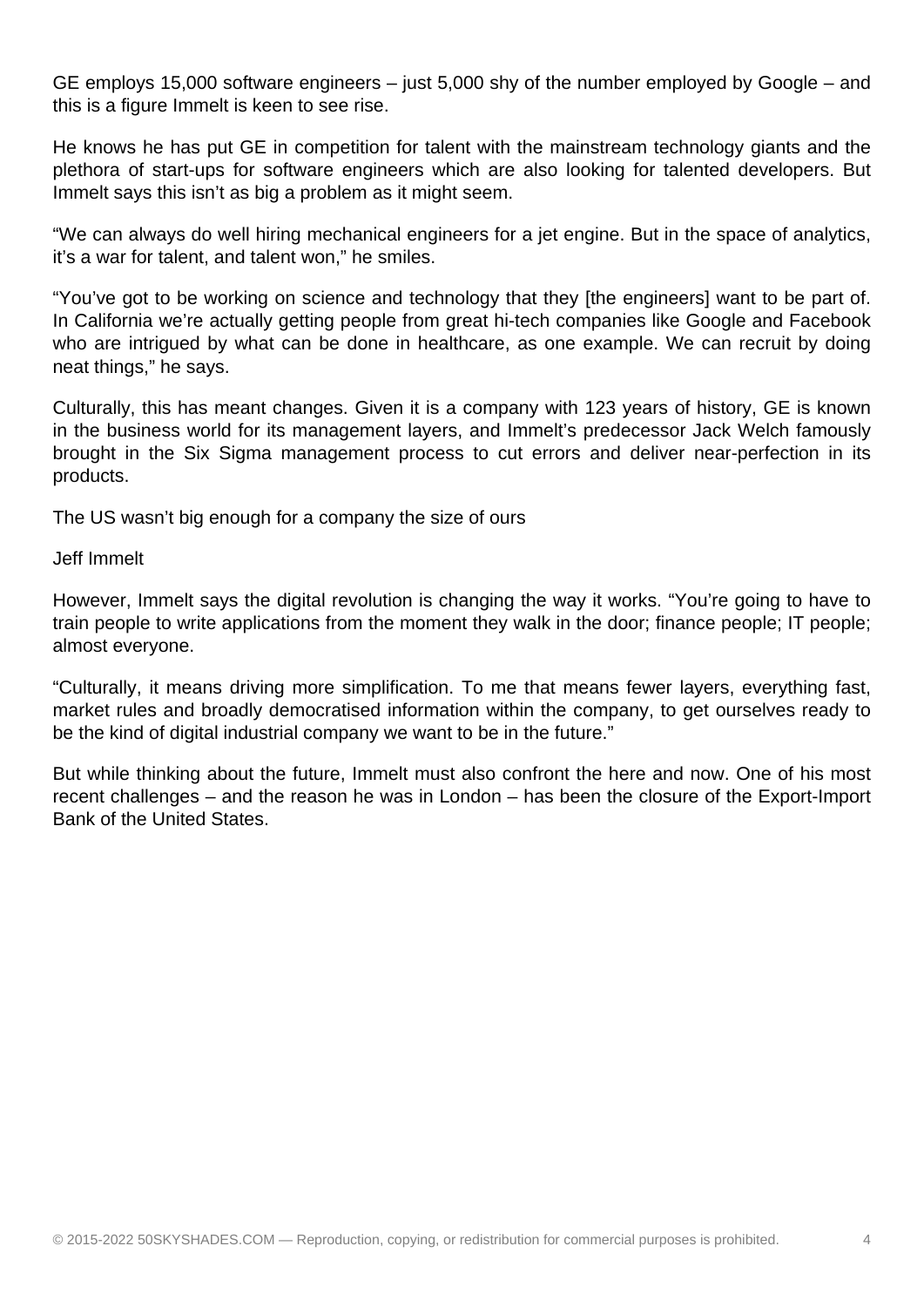Image not found or type unknown

The logo of General Electric is pictured at the 26th World Gas Conference in Paris Photo: Reuters

ExIm, as it's known, was the US government's long-running export credit agency (ECA), but due to a number of conservative Republicans becoming unhappy with its loan programme, an impasse was reached in Congress, and the bank was forced to stop issuing new loans on July 1.

GE was the second largest beneficiary of the bank in terms of loan values, and as such its closure created a major headache for the company, which used it to ensure finance was available for overseas purchases of goods in its supply chain made in the US. Although there have been comments in recent days which suggest Congress may reauthorise the bank's authority, Immelt seems resolute.

When we meet, he has just signed a deal with David Cameron which allows UK Export Finance (UKEF), Britain's own ECA, to support it with £8bn in financing. The deal is a sizeable one for UKEF, given it has distributed just £14bn over the last five years.

"The UK export [bank is going to be critical to our future," he says](http://www.telegraph.co.uk/finance/newsbysector/industry/11888429/GE-to-create-1000-UK-jobs-with-government-support.html). "With the potential loss of ExIm, this is critical." As well as a deal with the UK, he has signed a similar one in France, as he looks to replicate the state support GE had, albeit from overseas governments rather than its own.

"To do the offload from ExIm … the UK, France, Canada will be key, Hungary will be one of those … and China. Those five will be key for us as we move forward. We've been able to create a shadow of the ExIm bank outside of the United States but it's come at the expense of US jobs."

The UKEF deal promises the creation of as many as 1,000 jobs in the UK in GE's supply chain on top of GE's 17,000 existing employees in the UK and Ireland – jobs that will be lost from the US supply chain. In addition, GE has already said it will move 500 jobs as a result of the closure of ExIm, mostly to France. "There are hundreds if not thousands of small businesses that participate in the US export bank. They are going to be out of luck. Their financing was already running dry," he says. "It's heartless I think to be where we are."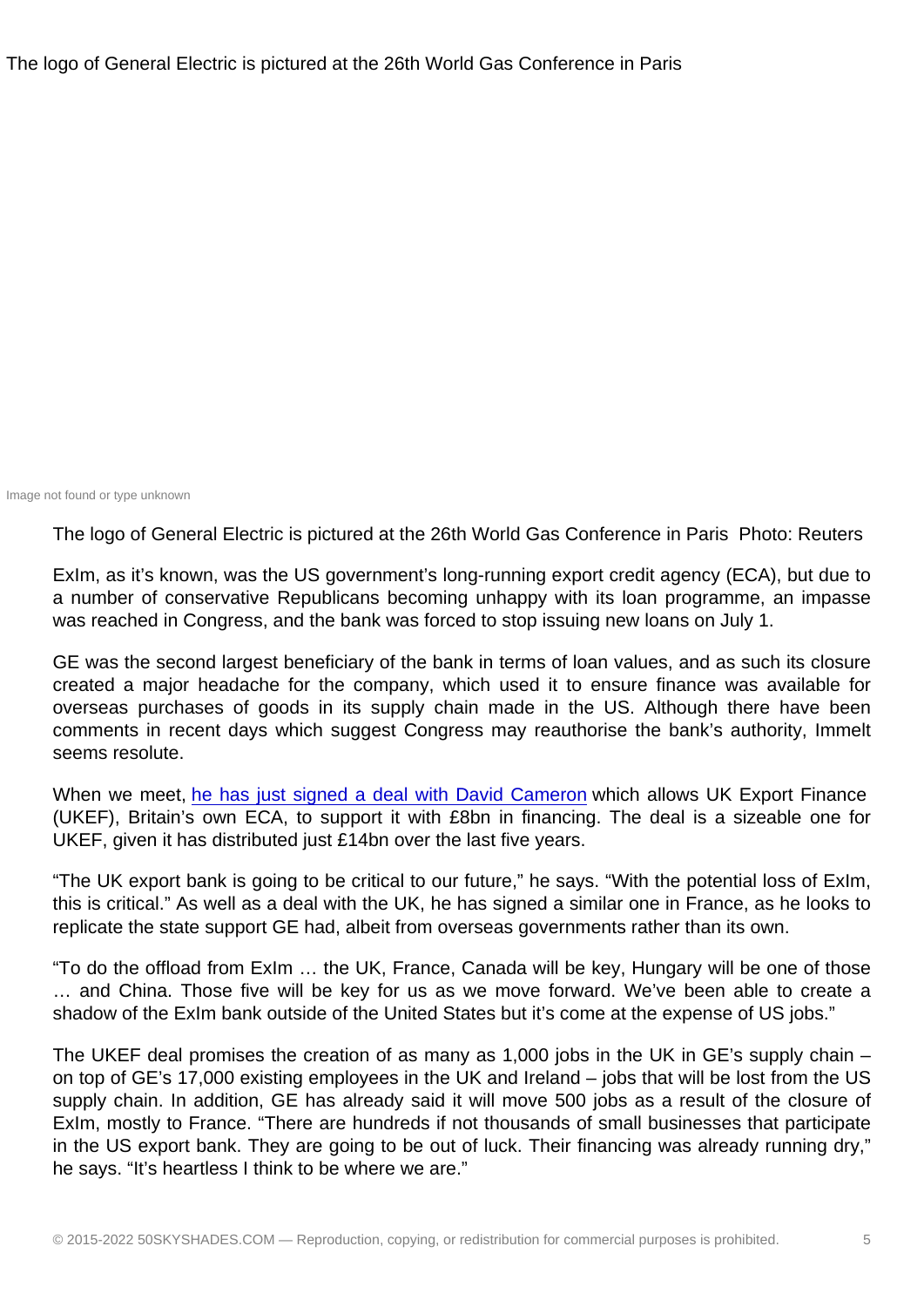Was the closure a surprise? "I think it was a surprise in so far as it didn't make any sense. I'm used to seeing two sides to every problem. But with this there is only one side."

"We've made our case, but if that's not enough we're creating our own ExIm outside of the United States and if that's what ultimately our government wants us to do, we're going to do that.

"We're not going to lose the business or deprive our company of the ability to do business in important countries like Indonesia and places like that."

One of Immelt's other recent headaches surrounded the \$14bn (£9.2bn) acquisition of French engineer Alstom's energy assets, a deal which was reported in April 2014 but only cleared the final regulatory hurdle last month after agreeing to sell some of its French turbine assets to an Italian rival.

The deal is GE's largest ever acquisition, and will help his push to diversify not just in geography terms but by increasing its energy business.

In the early days of the deal it looked as if European protectionism might scupper it, but Immelt is more matter of fact about the deal, which he calls "a once every generation" acquisition.

"We weren't totally surprised by how the process went. We always knew that this was a highly visible transaction in a strategic industry in France.

"But the length of time it went isn't really good for the people that work there, it's not good for the economies of Europe, it's not good for anybody.

"I don't mind the scrutiny, but I think the time frame is something Europe should think about. Eighteen months to have a company in play is really too long and it always has an impact."

Does he blame European bureaucracy? "I really do believe that in Paris and in Brussels they want to say Europe is 'open for business.' I think they didn't have it in for an American company, but I think sometimes it takes longer to persuade people."

The diversification which Alstom brings will help Immelt's continued push to make GE less reliant on the US as a whole. "The 1990s was almost a magic decade in the US where you had pretty good growth, almost no inflation, the world was at peace and the US was by far the world's most vibrant economy. There was always a sense that we had to become bigger globally if we were to sustain that sort of growth. The US wasn't big enough for a company the size of ours."

During his 14 years in charge, he has grown overseas revenues from 41pc of total revenue in 2001 to more than 70pc once the Alstom deal completes.

"We try and build our presence outside of the US but not to the exclusion of the US. What we try and do in the emerging markets is to have a diversified portfolio," he says, listing off assessments of the economic health of various regions. "We have enough positives to off-set the negatives, and we need universal growth.

"One thing that's made it tough in emerging markets now is financing – interest rates going up, the strong dollar. We've tried to build capital in places like Nigeria, and I think by the end of the year, our growth markets will be up year over year despite the volatility."

At the same time, Immelt has used his tenure to refocus GE on its roots of research and